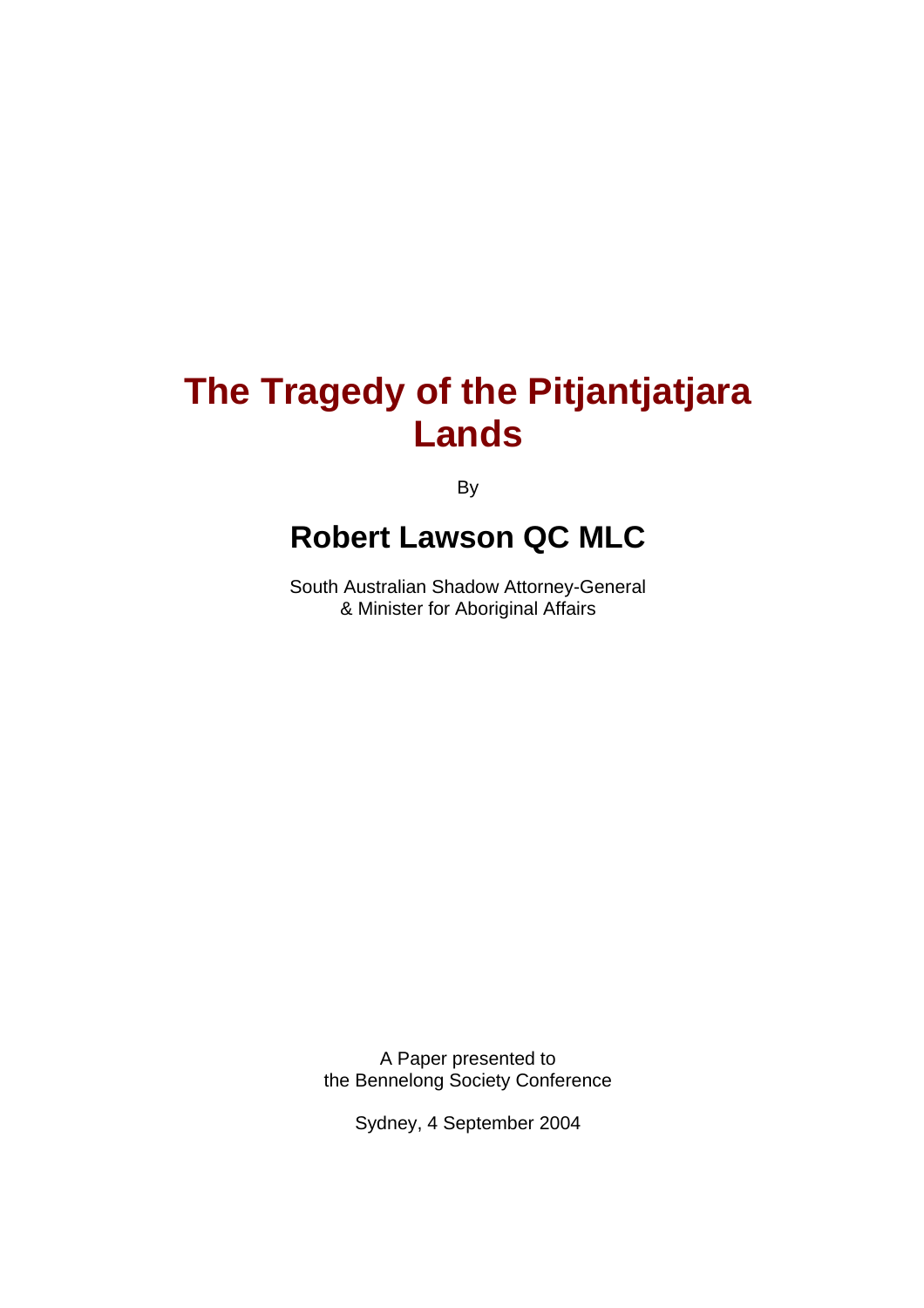## **THE TRAGEDY OF THE PITJANTJATJARA LANDS**

by

### **ROBERT LAWSON QC MLC**

South Australian Shadow Attorney-General & Minister for Aboriginal Affairs

presented to the Bennelong Society Conference

Sydney, 4 September 2004

#### **Introduction**

 $\overline{a}$ 

The aim of this Paper is to present a report on recent developments on the Anangu Pitjantjatjara Lands.

At the Bennelong Society Conference in 2003, I presented a paper which outlined some of the history of the *Pitjantjatjara Land Rights Act.* I will not repeat that material and assume that readers have some general familiarity with the Lands which cover over 100,000 square kilometres in north-western South Australia and which are home to about 3,000 Aboriginal people. The governing body of the AP Lands is called the AP Executive Board,<sup>1</sup> elected annually.

I concluded my paper last year with the observation that the great optimism which had accompanied the passage in 1981 of the *Pitjantjatjara Land Rights Act* (PLRA) has now faded. I wrote:

*"The Act was the foundation-stone of a mansion which has not been built. The stone was laid with great ceremony and many clamoured to have their names carved upon it. But the attempts*

 $1$  The Lands were usually called the AP Lands but are increasingly being referred to as the Anangu Pitjantjatjara *Yankunytjatjara* Lands, or APY Lands. The current Executive has adopted the corporate name of "the APY Land Council". To avoid confusion, I have used the terms "AP Lands" and "AP Executive" throughout.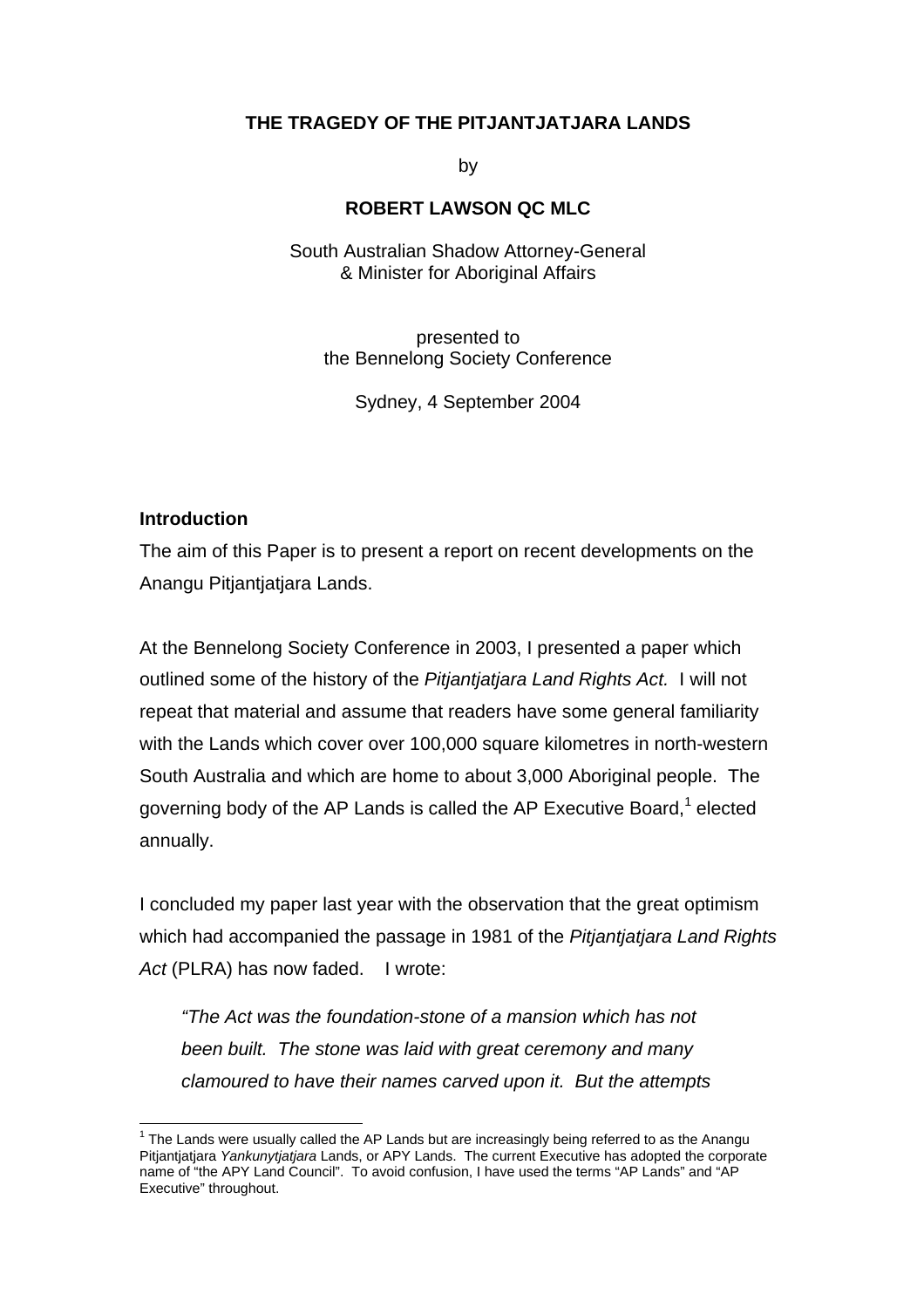*to put bricks and mortar around it have largely failed. To use another building metaphor, those who were responsible for this Act crafted a keystone – but we have not yet constructed the arch to support it!"*

My reason for this pessimistic view was the continuing poor health status, longevity, educational attainments and lack of prosperity of people on the Lands.

Over the last six months, the AP Lands have received more media coverage than in all of the last 22 years since land rights were granted. This sudden interest has been prompted by a series of events and decisions of the Rann Labor government culminating in the appointment on 25 August 2004 of Professor Lowitja O'Donohue AC CBE and Rev Tim Costello as "advisers" on the Lands.

In light of the involvement of such high profile individuals and apparent activity, the reader may be forgiven for inquiring why the title of this Paper refers to the "tragedy" on the Lands. The answer can only be understood by examining in some detail the context of these events, announcements and decisions.

### **The Events**

On 5 March 2002, the Rann Labor government took office and Hon Terry Roberts was appointed Minister for Aboriginal Affairs and Reconciliation.

When the Minister took office, there were three major issues on the Lands:

• There was a long-running dispute between the AP Executive and the Pitjantjatjara Council ("Pit Council") and its chair, Gary Lewis. The focus of this dispute was the decision of AP Executive to discontinue an arrangement under which Pit Council provided legal and anthropological services to AP.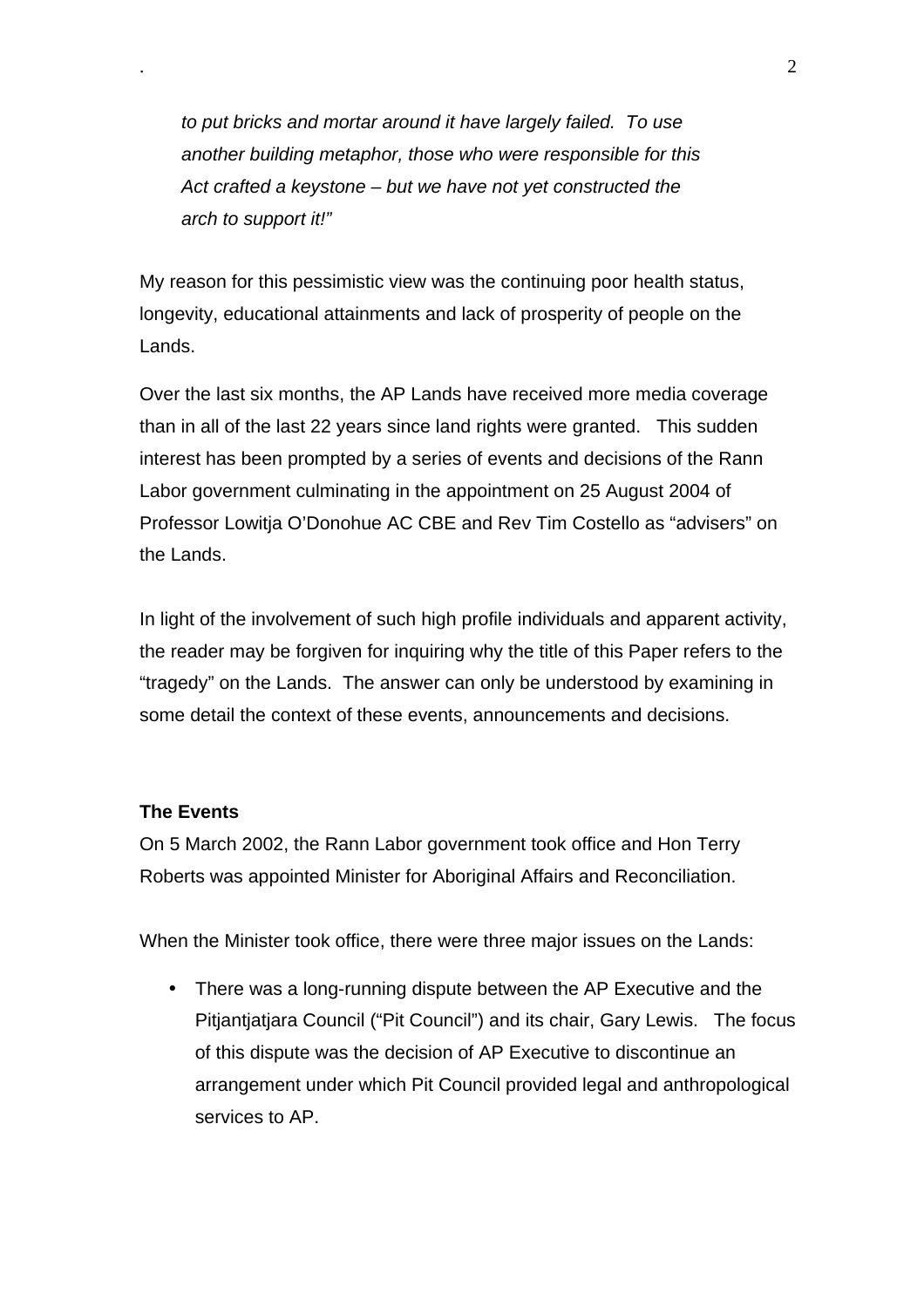- The then AP Executive had engaged a consultant, Chris Marshall, who was advising it on community development and governance issues. It appeared that this rather painstaking process was rebuilding a robust organisation to provide effective governance of the Lands.
- Issues of health, law and order, substance abuse (including petrol sniffing) were being addressed by two consultative groups formed under the previous government. The first, the *Anangu Pitjantjatjara Lands Intergovernmental Interagency Collaborative Committee* (commonly known as Tier 1) had been formed in 2000. It comprised representatives of Commonwealth and State governments and was charged with "working through the Anangu Pitjantjatjara to … improve … community capacity to manage current and emergent issues" etc etc. The second was the *Petrol Sniffing Taskforce*. This committee of State government officers reported to Tier 1. Its key objective was the identification of solutions to the issue of petrol sniffing on the Lands.

In the months following the Minister's appointment, the dispute with the Pit Council continued. The Minister took the side of the Pit Council and, within weeks of his appointment, the AP Executive was expressing no confidence in him and calling for his resignation. Rick Farley (former Executive Director of the National Farmers Federation) was appointed facilitator at a meeting between the Minister and the AP Executive. When that process failed, the Minister appointed Michael Dodson (former Aboriginal Social Justice Commissioner) to mediate the dispute. Again, mediation failed and, in August, the Legislative Council (on an Opposition motion) appointed a Select Committee to inquire into and report upon the PLRA and related issues.

In September 2002, the Coroner published the findings of an Inquest into the deaths of three aboriginal men who had been chronic petrol sniffers. In a scathing report, the living conditions on the AP Lands were described as a "disgrace and shame to us all". The report referred to petrol sniffing as "endemic on the Lands". He said that substance abuse and similar selfdestructive behaviour could not be divorced from the "environment of poverty,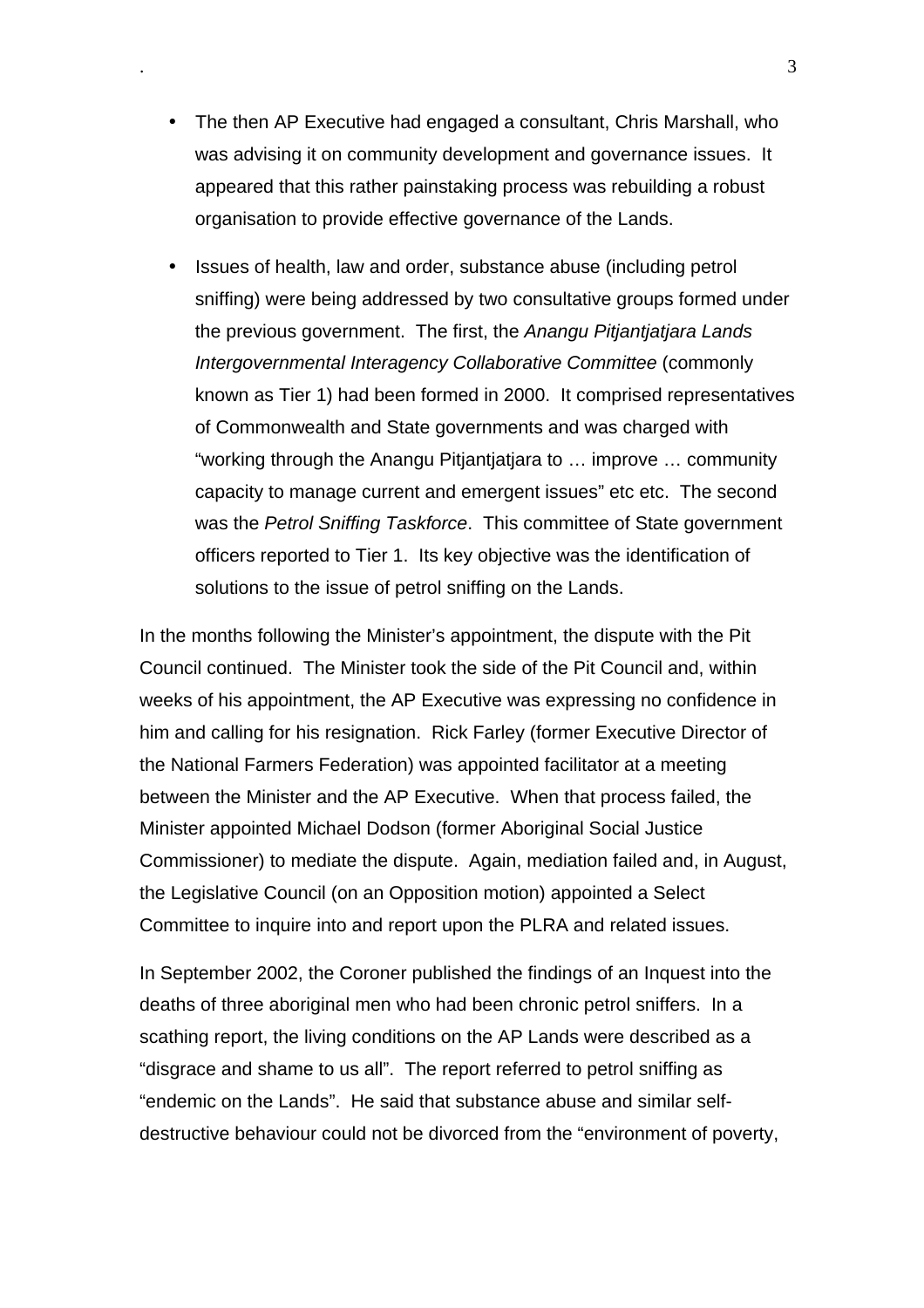hunger, illness, poor education, almost total unemployment, boredom and hopelessness".

The report criticised Federal and State governments for taking "far too long to act". It stated that the two consultative groups set up to examine the problems of petrol sniffing "seem stuck in the information-gathering phase". The Coroner considered that the time for information-gathering was over. What "is missing is prompt, forthright, properly planned, properly funded action", he concluded.

The Coroner provided a blueprint for action. He recommended *(inter alia)* the establishment on the Lands of a secure detention facility and detoxification and rehabilitation facilities as well as a permanent police presence.

The AP Executive expressed support for the recommendations and called upon Commonwealth and State governments to "support properly planned and properly funded programs to assist communities to eliminate petrol sniffing from the AP Lands".

The first Annual General Meeting of the AP after the new State government came into office was held in November 2002. The election of Gary Lewis as chairman was warmly applauded by the Minister. The AP legal officer, Neil Bell, (former Labor Member of the Northern Territory Parliament) complained to the SA Electoral Commissioner about aspects of the election and requested an investigation. Bell alleged that the Minister, who had personally attended the AGM, had interfered in the process by expressing support for the group led by Gary Lewis and that Mr Lewis had "verbally and aggressively" put pressure on electors.

After the election of the new Executive, the appointment of Chris Marshall was terminated. In his final report, Mr Marshall decried the fact that the new Minister had taken the side of the Pit Council and had thereby exacerbated divisions and fostered ongoing disputation. In Marshall's view:

*"The sentimental belief that the demise of the Pit Council is a matter of great regret and sadness amongst Anangu is misplaced. It is many years since the Pit Council provided a genuine forum for Anangu unity, public debate and political action. It has, however, been used as the power base for the political objectives of one or two*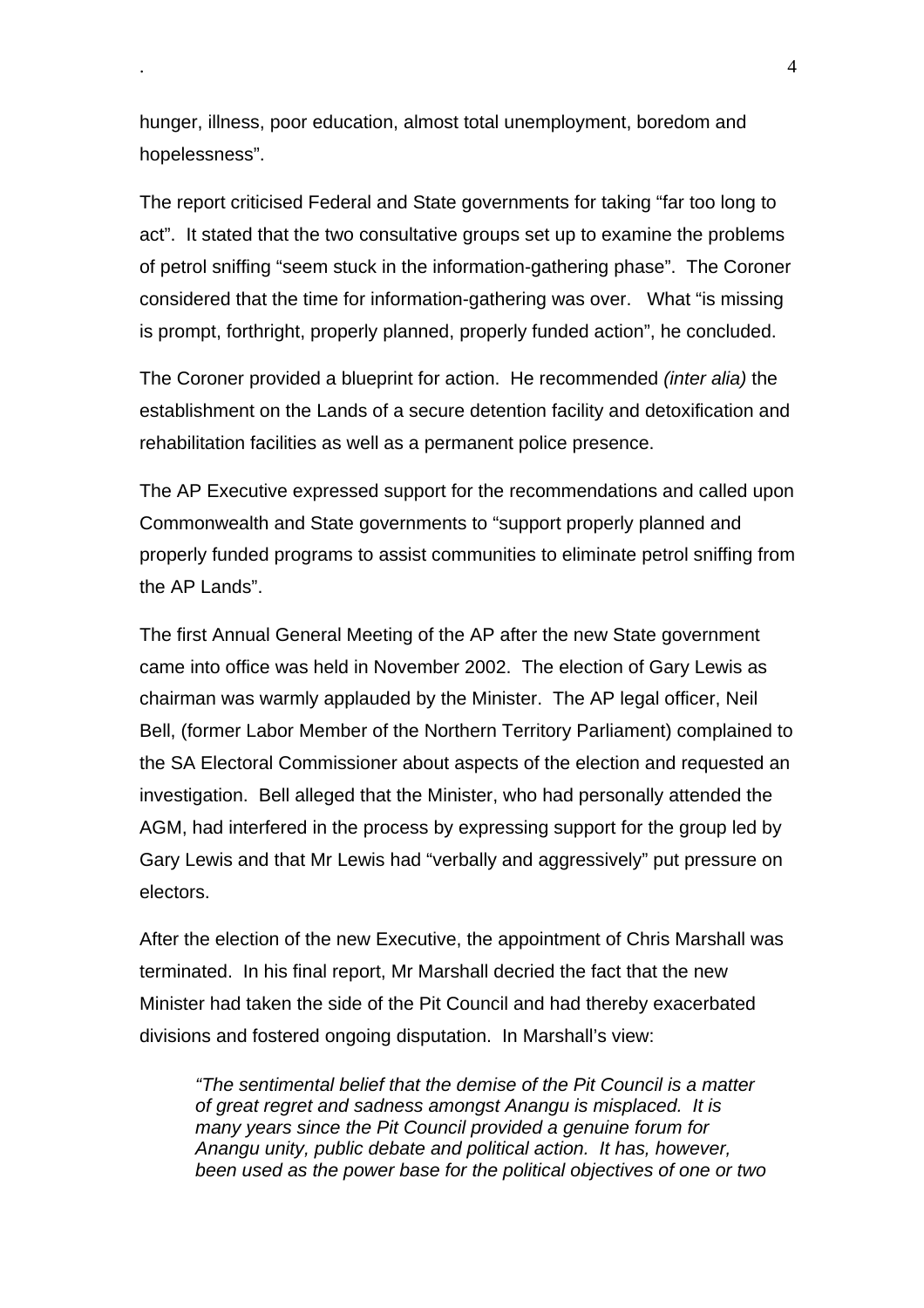*individuals – with the active support of the Minister responsible for AP and with the vociferous support of a few of its staff."*

In May 2003, the Commonwealth/State governments announced that the APY Lands were selected for a Council of Australia Governments (COAG) "trial" for managing delivery of services on a whole-of-government approach.

At about the same time, the new AP Executive passed a resolution seeking an amendment of the PLRA to extend their term of office from 1 to 3 years. Later, a general meeting of AP purported to endorse the Executive decision to extend its term for 3 years and, in October, the AP constitution was amended to achieve this objective. Warnings by the Opposition in Parliament and elsewhere that this extension was contrary to the PLRA were not heeded. At the ensuing Annual General Meeting, no election for office bearers occurred and the Executive continued to hold office. Much of the ensuing tragedy has followed from this high-handed manoeuvre. And, regrettably, the best one can say for the Minister is that he adopted a compliant approach to the Executive.

The State Budget at the end of May allocated an additional \$1m in 2003-04 for "improved health and wellbeing for AP communities" and \$250,000 for "policing initiatives". With other housing and infrastructure spending, the total additional allocation for the AP Lands over 4 years was \$12m. When giving evidence to a Parliamentary Estimates Committee, the Police Commissioner acknowledged that no police were permanently based on the Lands and announced a proposal to have 4 police stationed there "soon".

In July, Magistrate Garry Hiskey handed down a judgment in a case in which a resident of the AP Lands pleaded guilty to five counts of possessing petrol. He was placed on a supervised bond notwithstanding the absence of appropriate supervision on the Lands. The Magistrate was critical of the fact that the Coroner's recommendations had been ignored. His comments received some media coverage in Adelaide but the Minister brushed them aside by issuing a statement which disingenuously welcomed the Magistrate's "efforts to increase public awareness" and spoke of new funding and "culturally acceptable" solutions.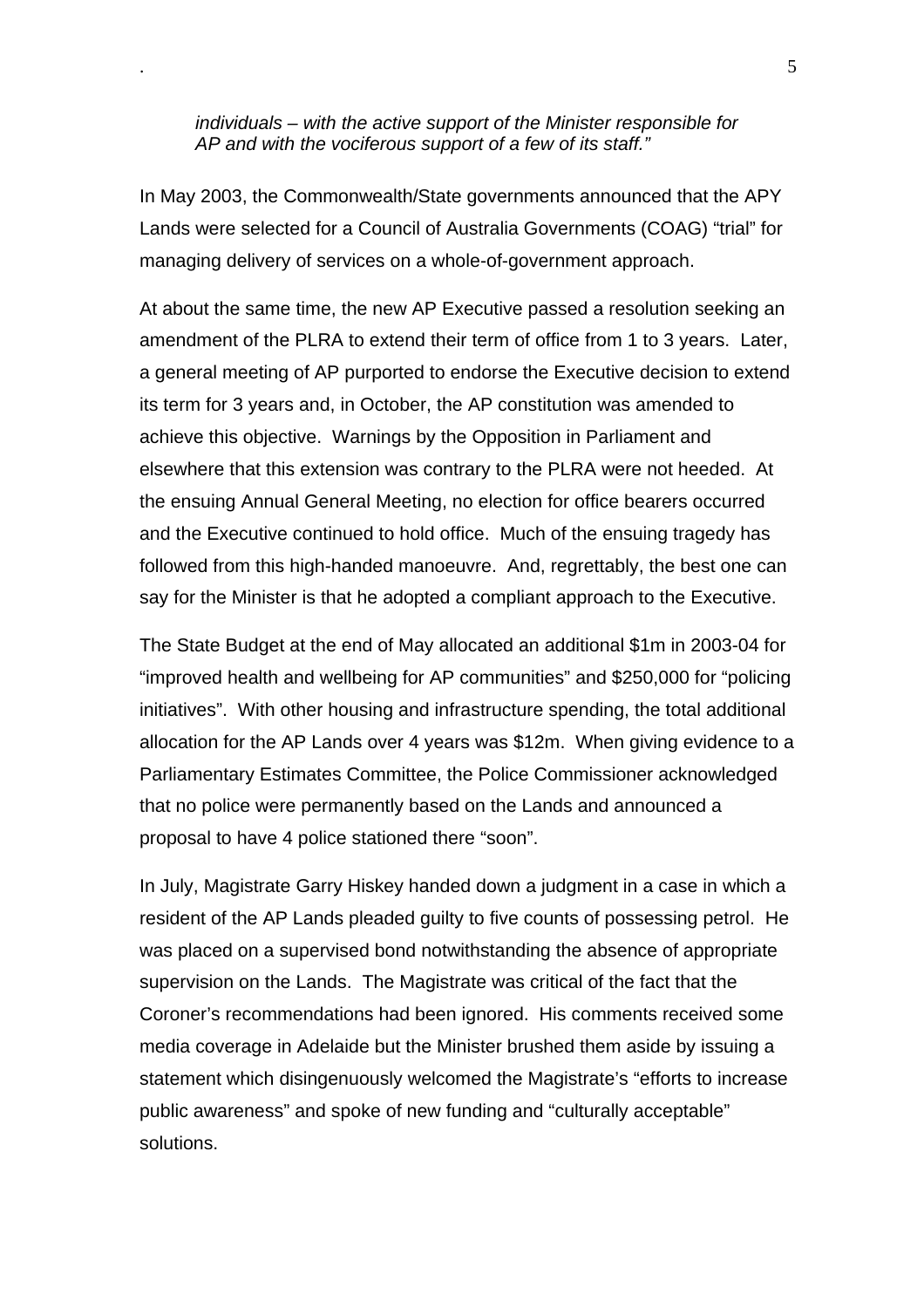The South Australian Parliament passed legislation to establish a new Aboriginal Lands Parliamentary Standing Committee comprising members of both Houses. It is chaired by the Minister and has two members from each of the Labor and Liberal parties and one from each of the Australian Democrats and the Greens.

In October, the University of South Australia, Social Policy Research Group, presented a report. It reviewed findings of the Coroner's Inquest and strategies for community capacity-building in the Lands. For a supposedly academic report, it is uncharacteristically laudatory of the Minister who commissioned it.

The report is rich on the rhetoric of self-determination and capacity-building. However, it suggests a retreat from the Coroner's blueprint. The authors say:

> *"… while there is agreement that there are a range of things which could be done and which could make a difference (more police, removal of offenders, drying-out facilities, more recreation services), there is no strong sense of agreement amongst the communities about the best way to manage the problem across the Lands.*

> *For example, there is disagreement on whether adopting a zero tolerance approach and therefore enforcing removal/prosecution of offenders by an increased police force and expulsion by and from the community to drying-out facilities is the best policy, or simply moves the problem/people on in time and place.*

> *"Indeed, there is no apparent agreement on the best location for a drying-out facility or recreation facility/programs.*

> *"… some Anangu have suggested that it would be good if there was a Youth Policy … [which] … could establish a consensus of all the communities about the best way to deal with the issues and interventions around sniffing and youth services in general …*

The authors generously offer their institution as a *"third party resource" base to assist in "consultative planning process"* to implement a new Youth Policy! However, from my perspective, their resort to displacement theory and the need for consensus was disappointing.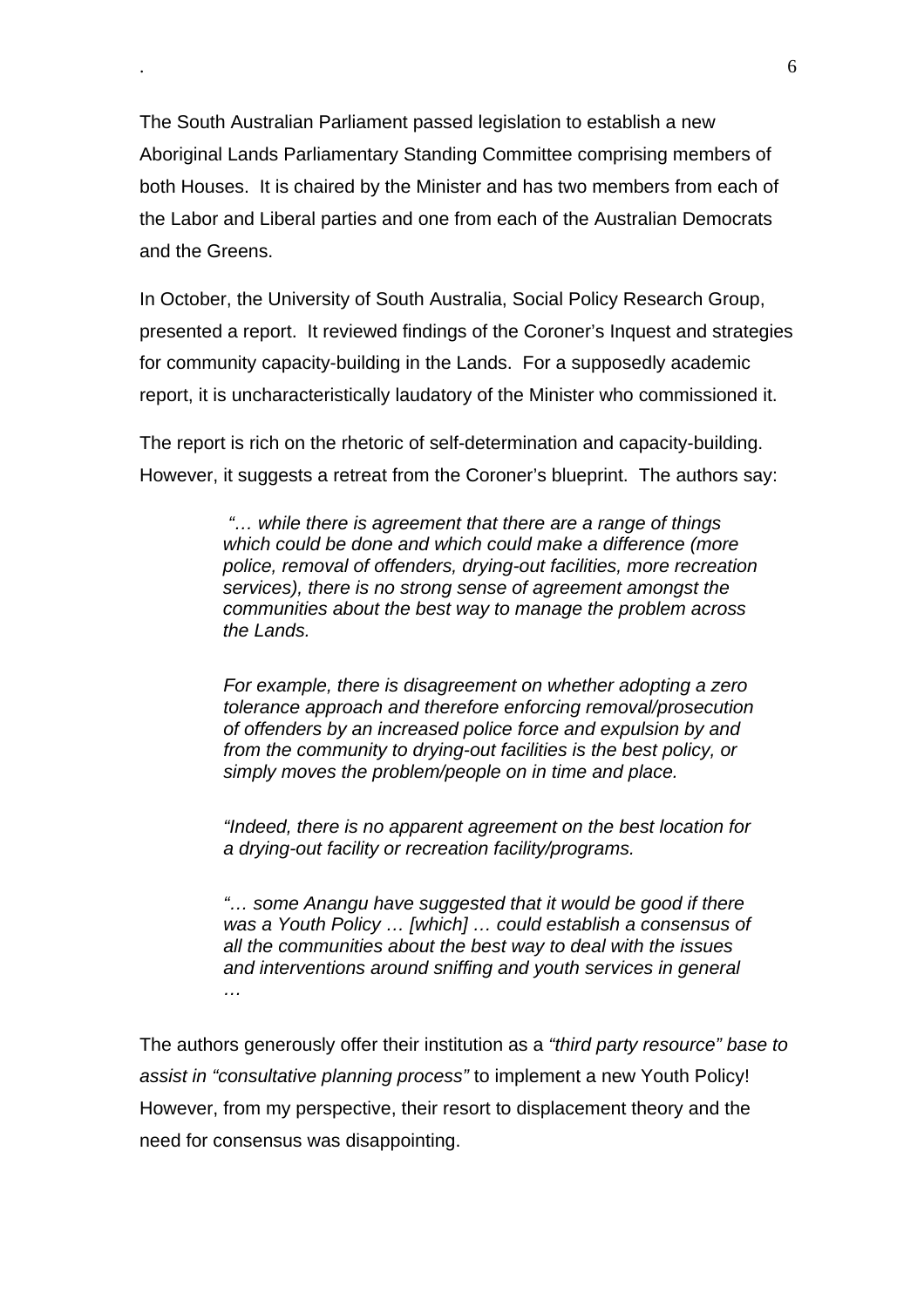On 12 March 2004, Dr William Jonas, ATSIC Social Justice Commissioner, tabled in Federal Parliament the *Social Justice Report, 2003.* This report devoted an entire chapter (44 pages) to the subject: *Responding to petrol sniffing on the Anangu Pitjantjatjara Lands: A Case Study.* The chapter is generally critical of the slow progress. However, the Report was couched in generally restrained language and did not attract any immediate media attention in Adelaide. No doubt, it was closely read in the Minister's office because a few days earlier, the Minister had learned that four young men living on the AP Lands had taken their own lives in the first two weeks of March. The police told him that "a further eight young people had attempted suicide." (This information was not publicly revealed until later) Moreover, it was known that the State Coroner was due to return to the Lands and that he would certainly comment adversely on the government's tardiness in implementing the recommendations which he made in September 2002. A political crisis was looming.

The cloud-burst came on 15 March 2004, with an "exclusive" item on page 1 of *The Advertiser* under the banner headline "DISGRACE – Funding To Save Lives Tied Up By Red Tape".

> *"An investigation by The Advertiser has found bureaucratic delays have blocked the delivery of the funding to doctors and nurses battling petrol sniffing and drug addiction in the AP Lands."*

The editorialist wrote:

*"The State Government must act immediately to ensure funds allocated … to combat petrol sniffing … reach appropriate health services.*

*… the failure of the government to ensure the money was paid and the program implemented is disgraceful."*

Conveniently, Cabinet met later that day and complied with the demands in the editorial. Deputy Premier Kevin Foley issued a media release: "Government sends in top level taskforce to Aboriginal Lands". The flavour of the announcement is captured in the following extracts:

> *"A high level task force headed by former SA Assistant Police Commissioner Jim Litster will be sent into the Anangu*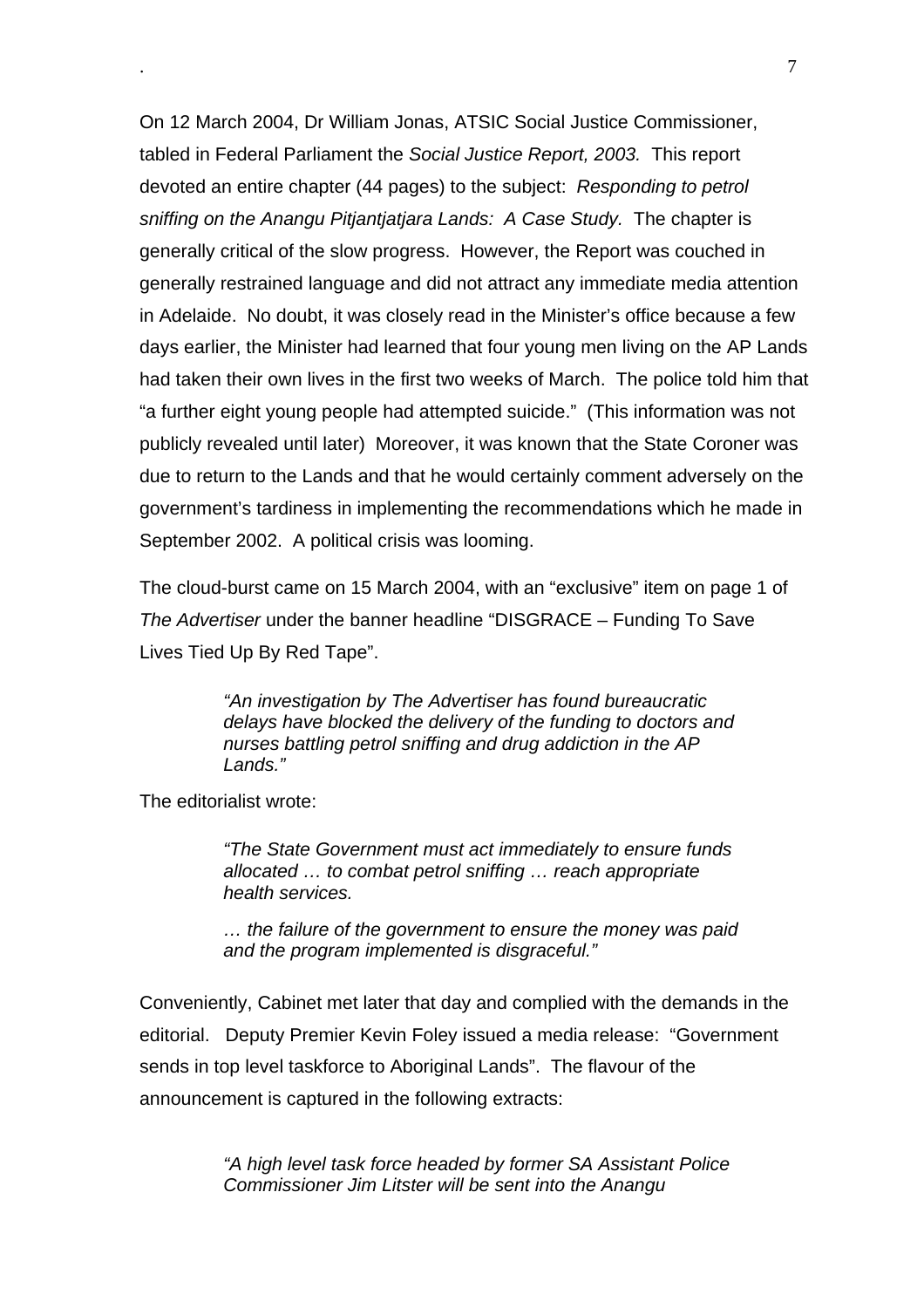*Pitjantjatjara Yunkunytjatjara (APY) community in South Australia's north to sort out an escalating crisis that has resulted in tragedy and death.*

*"Deputy Premier…Kevin Foley says he is deeply concerned about developments on the APY Lands in the past fortnight, the vast majority of which appears to be related to petrol sniffing.*

*"…It is the opinion of Cabinet that this crisis has simply gone beyond the capacity and control of the APY Council* [ie, the AP Executive].

*"Crown law has advised us that the APY Council may not be valid since last December and that it now has questionable authority to spend State Government money on services and in areas where it is clearly needed."*

In media interviews which became the leading items on radio and television news bulletins that evening, the Deputy Premier described Mr Litster as "administrator" of the Lands.

The next day the topic again appeared as lead item on page 1. The headline was "SELF RULE IS FINISHED". In the extensive coverage which followed, the Deputy Premier was quoted as saying:

*"This government has lost confidence in the ability of the executive of the AP Lands to appropriately govern their lands…*

*"Self governance…has failed.*

*"This government…will not tolerate an executive that cannot deliver civil order, community services, social justice and quality of life in their community."*

On 17 March, the story was relegated to page 2 with a picture of Gary Lewis and a report that he was "angered" by the Cabinet decision. He called for:

*"all Aboriginal people, trade unions and the community to defend land rights, human rights and self-determination.*

*We will not be pushed around …*

*"This is a sad day. This is a cynical action by a very conservative government".*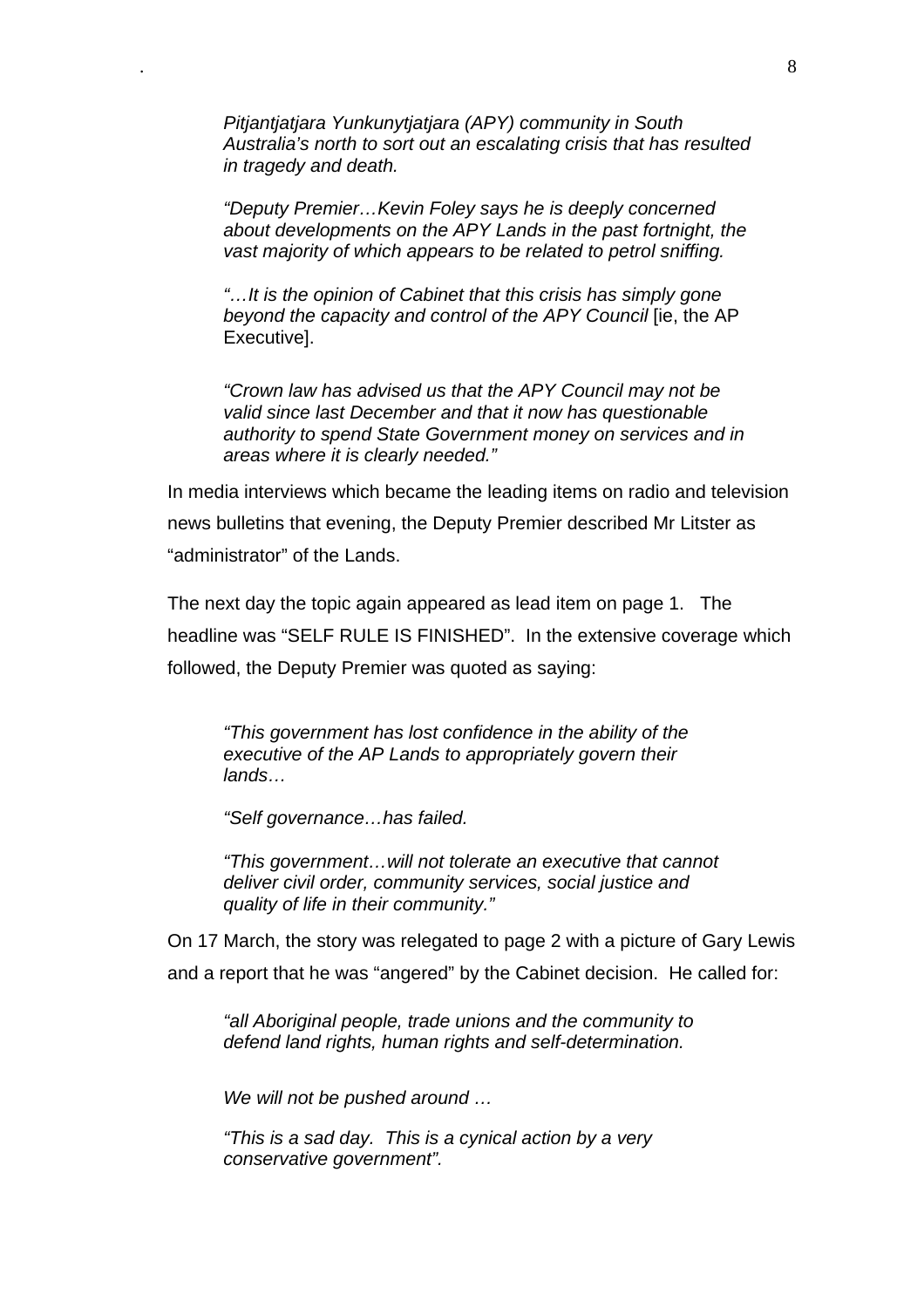The saga continued with a report under the headline: "Foley wants return of \$1.65m funding."

> *"Mr Foley said the government has been given Crown Law advice the Council had been illegally constituted since December last year when its term expired and did not have the authority to spend the \$1.65m."*

*"Deep divisions have emerged within the aboriginal community over the takeover with the NPY Women's Council welcoming government intervention."*

*"… the Aboriginal Legal Rights Movement Executive Officer, Perry Agius, attacked the government's decision. 'What happened on Monday swept away SA land rights history', he said."*

In a signal rebuff to the Minister for Aboriginal Affairs and his department, a group was set up in the Department of Premier and Cabinet to "administer" funds and services on the Lands.

On 22 March, the Government had to announce the embarrassing news that the newly-appointed Administrator, Jim Litster, had resigned "due to family and health issues".

On 24 March, the Legislative Council passed a motion of censure against the Government for its:

- *1. failure to provide a timely and adequate response to the recommendations made in September 2002 by the State Coroner in relation to petrol sniffing on the Lands,*
- *2. failure to insist that the AP Executive face election at the last annual general meeting of the Anangu Pitjantjatjara,*
- *3. refusal to accept responsibility for the delays in providing effective health, welfare, police and other services for the people on the lands, and their*
- 4. *attempts to transfer blame to the AP Executive for the failures of the government to address issues on the AP Lands.*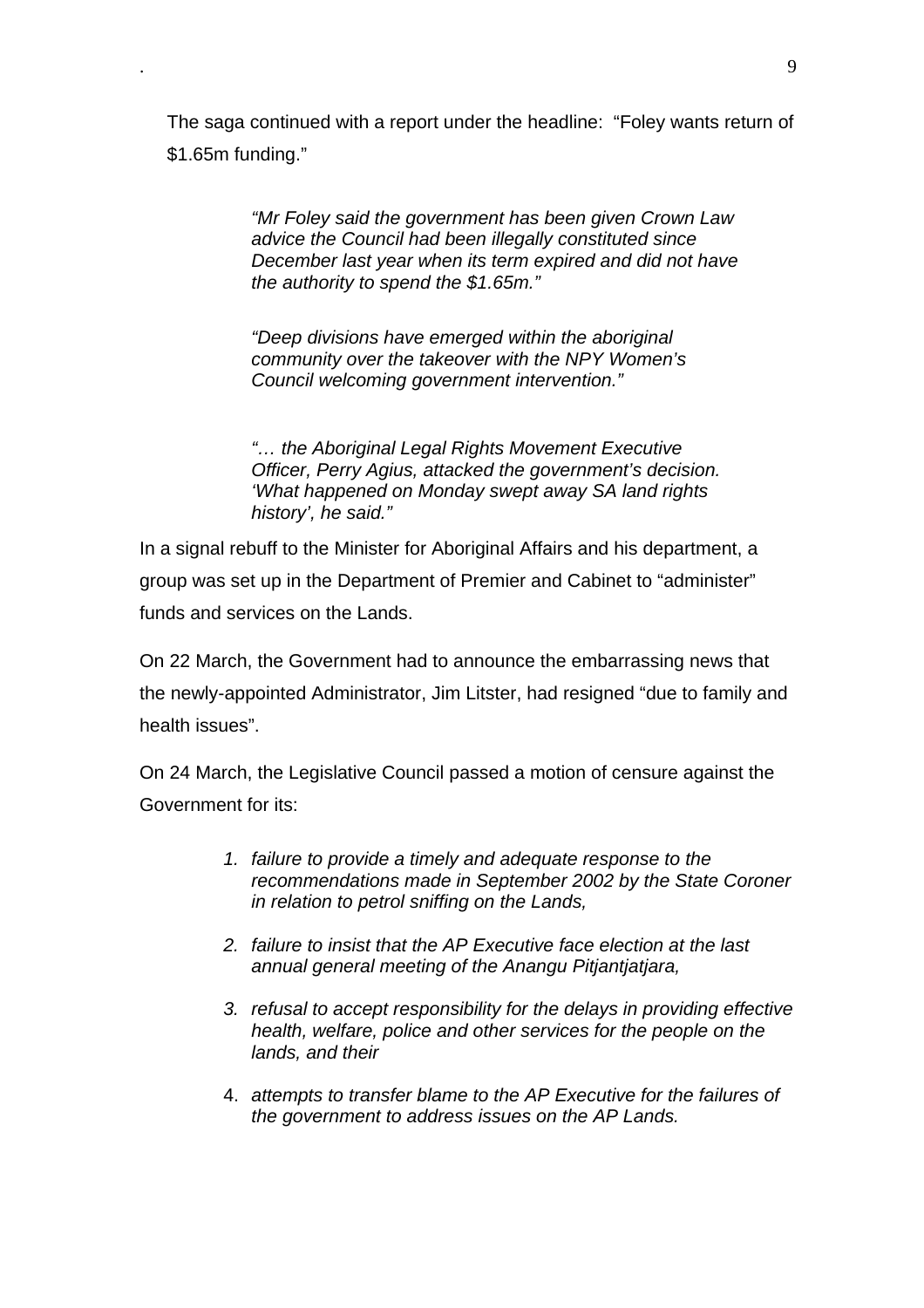On 7 April, the government attempted to take the heat off itself by announcing the appointment of the former Federal Minister, Hon Bob Collins to "coordinate the provision of State government services" to the Lands. Given Collins' high reputation, credentials and experience, his appointment was greeted with acclaim by the media and the public. It was, however, not popular with the AP Executive.

Bob Collins accompanied the Premier and a large media contingent on a daytrip to the Lands. Images of a tough-talking Premier were shown on the television bulletins and *The Advertiser* quoted him:

> *"I have heard a very powerful message here today about the fact that people are running grog, running drugs and running petrol."*

I should interpose the narrative to explain my cynicism about the Premier's visit. At the time, I was suspicious about his motives and the government brushed aside my public statement that the visit should not be a mere photo opportunity. Alas, my suspicions were confirmed by a letter which surfaced later.

The letter was written to Mike Rann by Makinti Minutjukur, the Municipal Services Officer at the largest community on the Lands, Pukatja (formerly called Ernabella). She is also a member of the AP Executive. Her letter is dated 30 May. Makinti wrote:

*"When you visited the Lands at the end of April, we were looking forward to meeting you after we received a fax at the Pukatja Community Office telling us to expect you. I got Council members ready for a meeting with you and we had the kettle boiling for a cup of tea.*

*"When you didn't arrive, I drove across the creek to see where you were and found you outside the TAFE building in front of the news cameras. Unfortunately, I didn't see you again."*

On 23 April, Bob Collins provided the government with an initial report.

The following extracts from Collins' report shows that he had "grasped the nettle".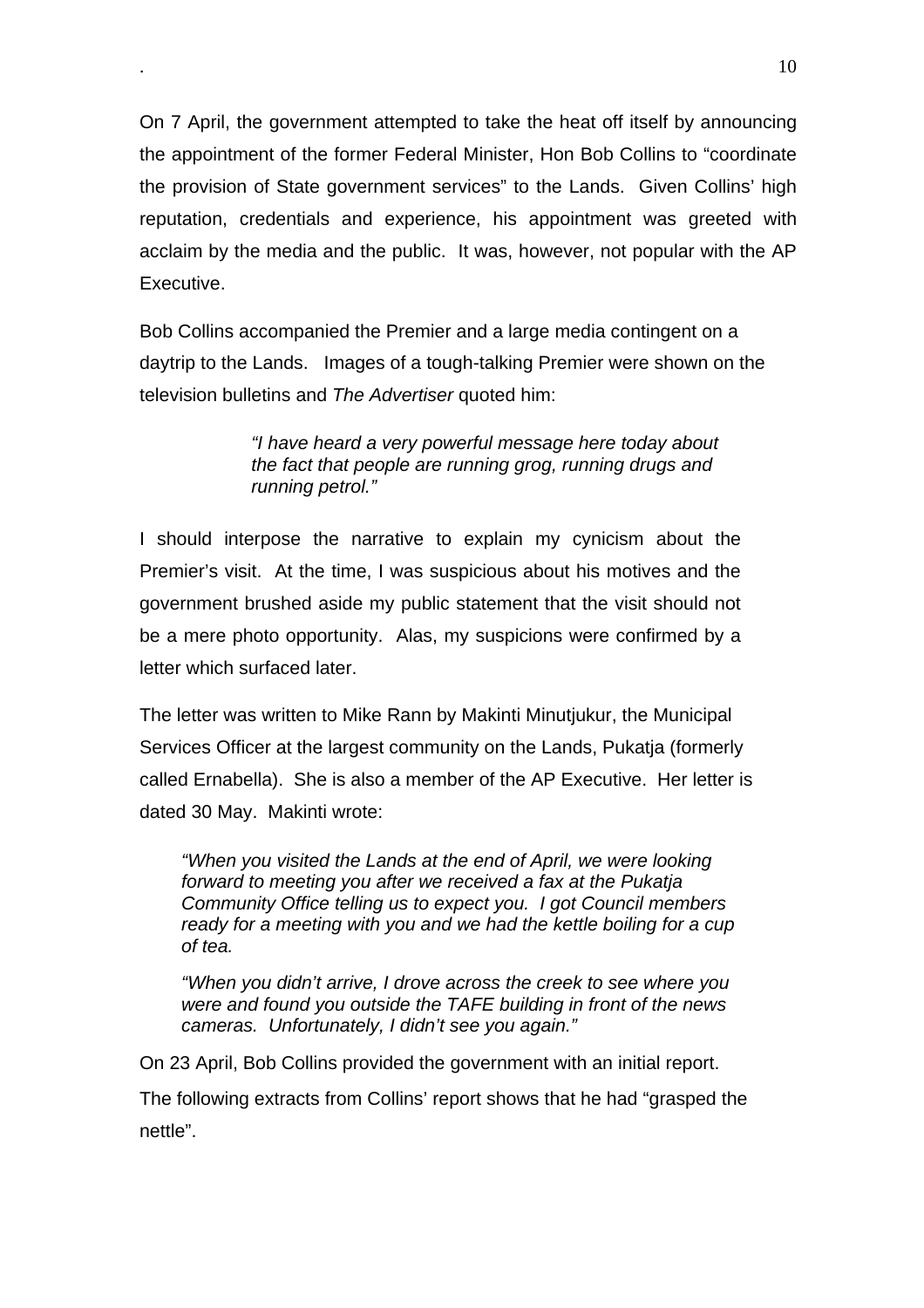*"There are fundamental structural problems in the current operations of the APY Land Council that are impeding the progress of important community initiates to the great frustration of Anangu in the region."*

*"The COAG trial is completely stalled … [the] trial in SA is in the worst position of any COAG trial in Australia.*

*This is completely unacceptable in view of the great need that exists in the region and must be redressed immediately."*

*"I am dismayed at what appears to be a profoundly dysfunctional situation in the most important Anangu organisation in the Lands. It is difficult to see how substantial progress can be made in achieving the desperately needed improvements on the outcomes for Anangu in the Lands in the existing environment.*

*There is serious dispute among Anangu about the validity of the constitutional change that extended the term of office of the APY executive from one to three years."*

Collins' major preliminary recommendations were:

- *1. "That legislation [be] introduced to provide for an election [conducted by the Electoral Commissioner] for the APY Land Council* [viz, the AP Executive] *as soon as practicable, but in any case no later than July this year …*
- *2. That the term of the council so elected be for 12 months.*
- *3. That a review be conducted of the Pitjantjatjara Land Rights Act …*
- *4. That [additional police] resources commence immediately.*
- *5. That funds be provided to immediately upgrade the short-term detention facilities …*
- *6. That consideration be given to the establishment of an Anangustaffed community night patrol …*
- *7. That … the Coordinator immediately initiate discussions to commence the COAG trial in the APY Lands."*

The Collins Report was tabled in Parliament where it was applauded and endorsed by the Premier.

In the Parliament, the State Budget allocated \$9.5m for 2004-05 for additional policing and other services on the Lands. The Report of the Legislative Council Select Committee on Pitjantjatjara Land Rights was tabled.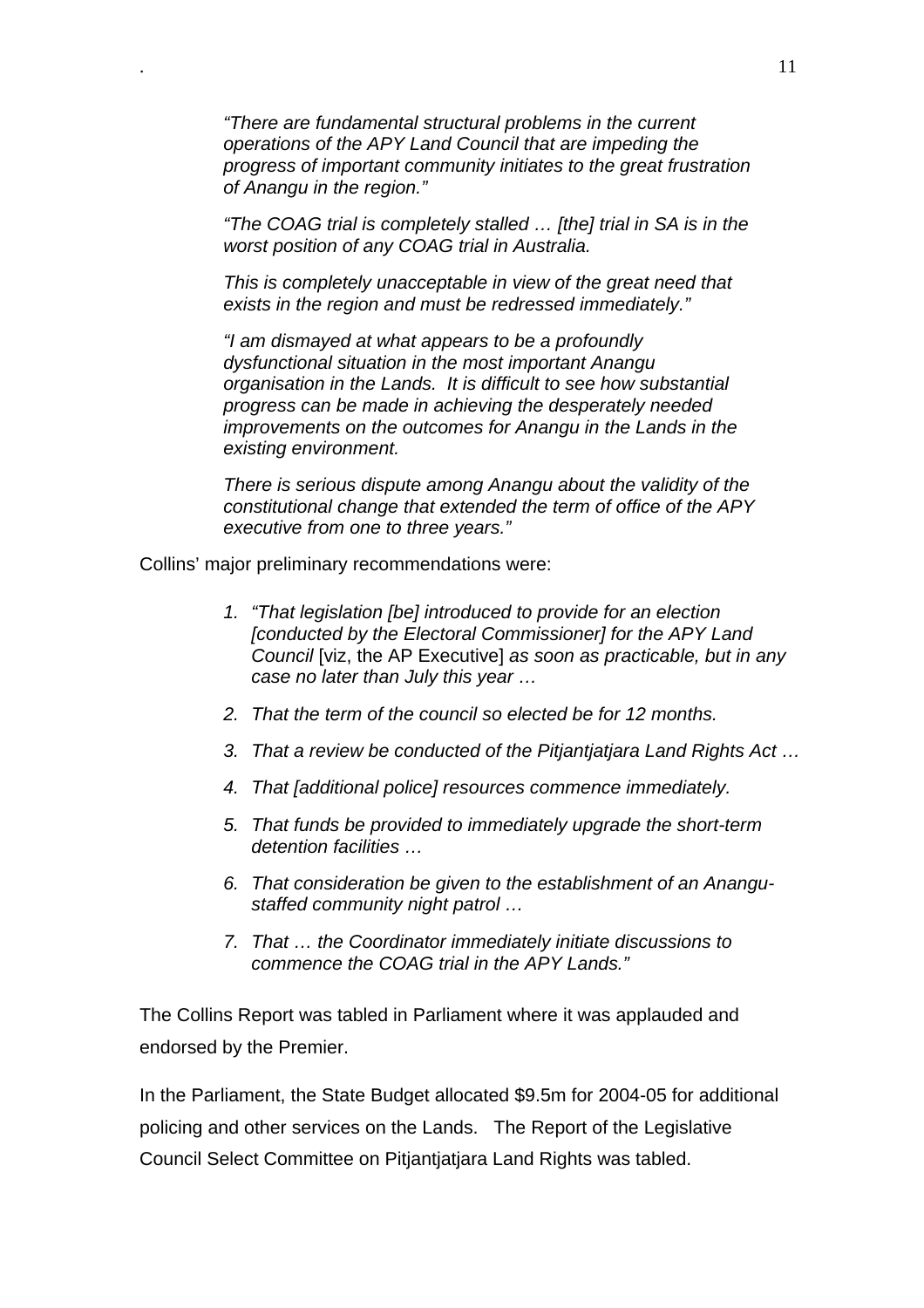On 19 June, Bob Collins was seriously injured in a motor accident and hospitalised. It was soon obvious that he would be unable to continue as coordinator.

Although Collins had recommended elections for a new AP Executive before the end of July, the government delayed the legislation and the AP Executive itself fought a rear-guard action aimed at preventing or delaying an election. Typical of the delaying tactics was a complaint which received coverage in *The Advertiser* and on ABC radio about the proposal of the Electoral Commission to mark voters with ultraviolet ink to stop them voting more than once. A Uniting Church minister associated with the Executive said:

*"… the ink mark had "connotations of branding animals" and was similar to branding which occurred at refugee detention centres.*

*"It is offensive because it is not used anywhere else and it is a way of rushing through an election rather than treating people properly."*

This balloon of moral outrage was pricked by a statement issued by Donald Fraser, a well-known resident on the Lands (and a former Chair of the AP Executive). He described as a "myth" the allegation that people felt like cattle when ink markers were used. He said:

*"We have been holding elections on the APY Lands since the beginning of the Land Rights Act over 20 years ago. Last year is the first year we missed out."*

After pressure from the Opposition about replacing Bob Collins as coordinator of government services, the Premier announced on 25 August the appointment of Lowitja O'Donohue and Tim Costello as "special advisers". Precisely what role they are to perform has not been clearly defined.

#### **Conclusions**

What conclusions can be drawn from these events?

The first point is that conditions on the AP Lands are now on the political radar screen. For too long, the situation in remote aboriginal communities has been a case of "out of sight, out of mind". However, whilst the problems have been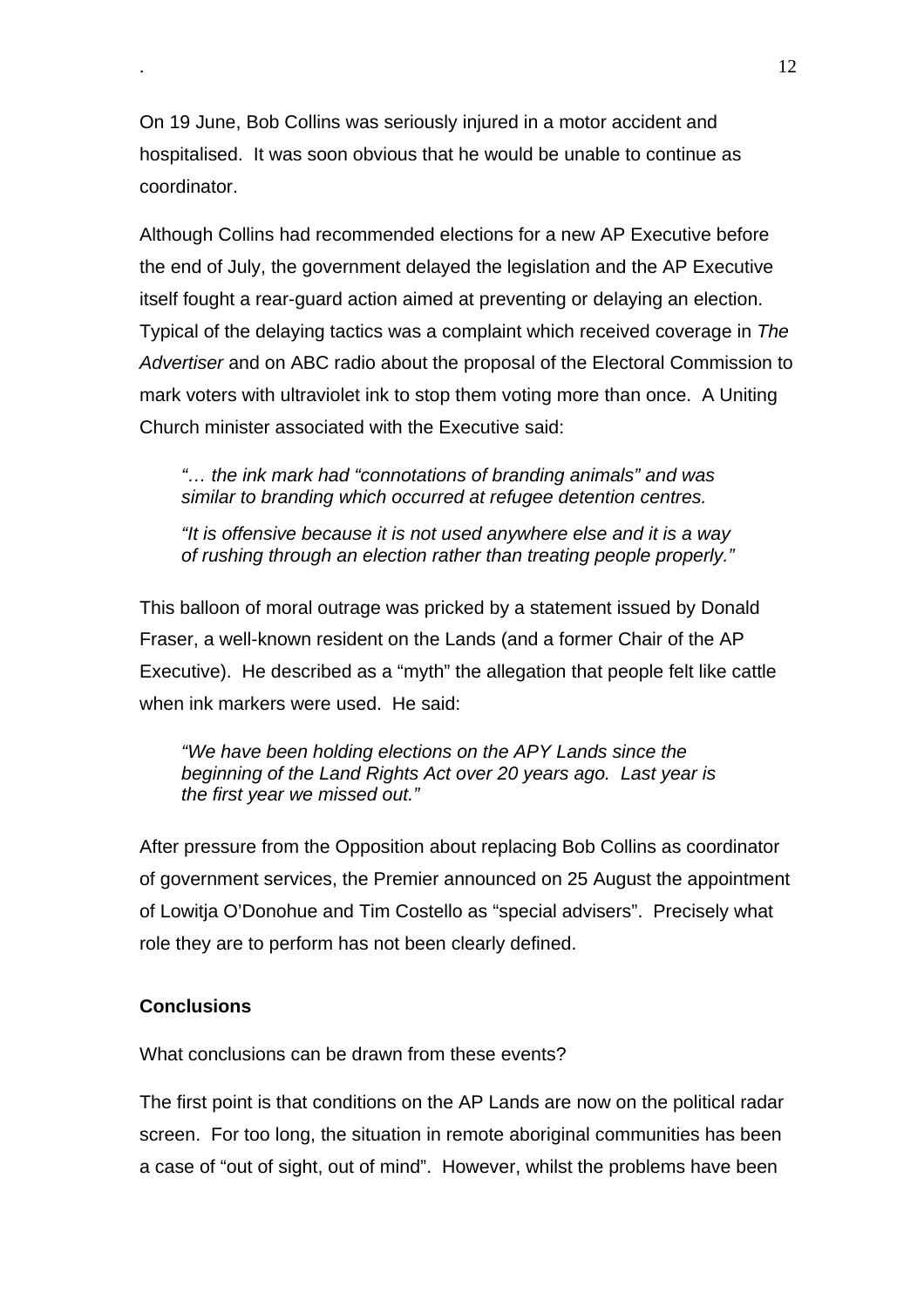acknowledged for years and there is no evidence yet that the greater attention they are now receiving will produce better outcomes.

The second point is that the State government's responses to date have been media-driven, superficial and cynical.

No politician relishes being seen as a startled rabbit caught in the headlights of a fast-approaching vehicle. The conventional solution is to "handball" the problem to a committee, a consultant or a working party. A refinement of this strategy is to pass the issue onto an eminent person in whom the public has trust. This is a technique which Mike Rann (a former press secretary and political adviser) has perfected. It was used in this case by the successive appointments of a retired Assistant Police Commissioner, then a retired Federal Minister (Bob Collins) and finally Rev Costello and Professor O'Donohue. (The government is climbing the ladder of eminent persons! If either of the current advisers retires, Nelson Mandela may expect a call!)

Whilst the appointment of celebrities may provide a short-term solution to a political problem, it does not solve the underlying issues.

My third point is more positive. The fact that the State government has allocated more funds for policing on the Lands should be welcomed. This was one cornerstone of the Coroner's recommendations. No community can function where a significant number of its members are in the grip of substance abuse and where persistent violence and the use of, and dealing in, illicit substances goes unchecked. Most communities on the Lands recognise this fundamental point. Unfortunately, concepts of discipline and good order appear to be an anathema to many of those who see themselves as the champions of aboriginal causes. Moreover, based on past experience, the police will have difficulty providing an effective permanent presence.

Fourthly, there is no agreed "solution" (let alone a simple solution) to the issue of petrol sniffing. As one experienced worker on the Lands told the Coroner:

*"Federal and State governments … have been aware of …[the petrol sniffing] … problem up here for … more than 30 years. There have been many, many articles – you could just about fill this*

. 13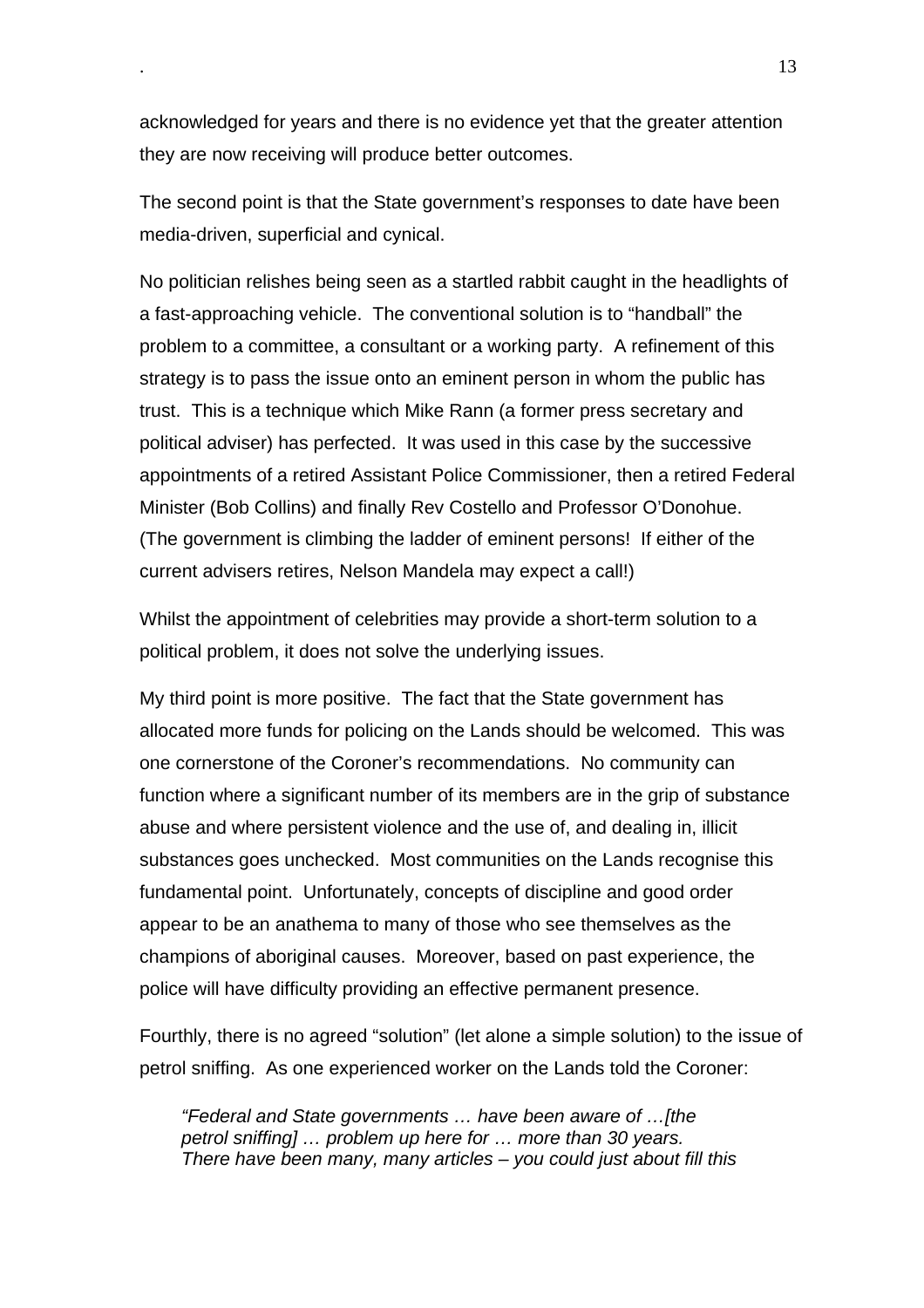*room with the number of articles and PhDs that have been [written] on petrol sniffing."*

The *Social Justice Report 2003* contains an excellent (albeit brief) account of the vast literature on this topic. The author of that report, Bill Jonas, said:

> *"The sheer number of inter-departmental and intergovernmental forums for dealing with issues such as petrol sniffing on the AP Lands reads like a nightmare from a Kafka novel."*

Noel Pearson has suggested a radical solution, viz, the cessation of unconditional welfare payments to encourage young people to work. The rationale for Pearson's proposal was summarised by him as follows:

> *"At present the welfare system provides unconditional income support to young people once they leave school. It immediately provides an easy option to young people: you don't have to undertake further education or gain skills or work, because you will receive an income regardless.*

> *This path of least resistance becomes the road well-travelled. Young people have free money to purchase grog, cannabis and other substances. They soon become addicted. Thereafter the welfare system pays for their addiction.*

*A major contributor to the weekly drug habits of young Australians is Centrelink.*

*This may be an outrageous thing to say, but it is the truth.*

*If we want to ameliorate the tragic situation that Bob Collins is talking about in remote indigenous communities, then we have to end unconditional welfare payments."*

According to Pearson, Bob Collins agrees with him. Neither the State government nor the present AP Executive is likely to push for this solution. It remains to be seen whether the government's new "advisers" will embrace such a radical proposal.

Finally, I have little optimism that the Coroner's proposal for a secure care facility and enforceable correctional mechanisms will not be lost in a fog of rhetoric about "partnerships" pursuing a youth policy based on "consensus". I fear that the government will not heed the warning of Peter d'Abbs and Maggie Brady: